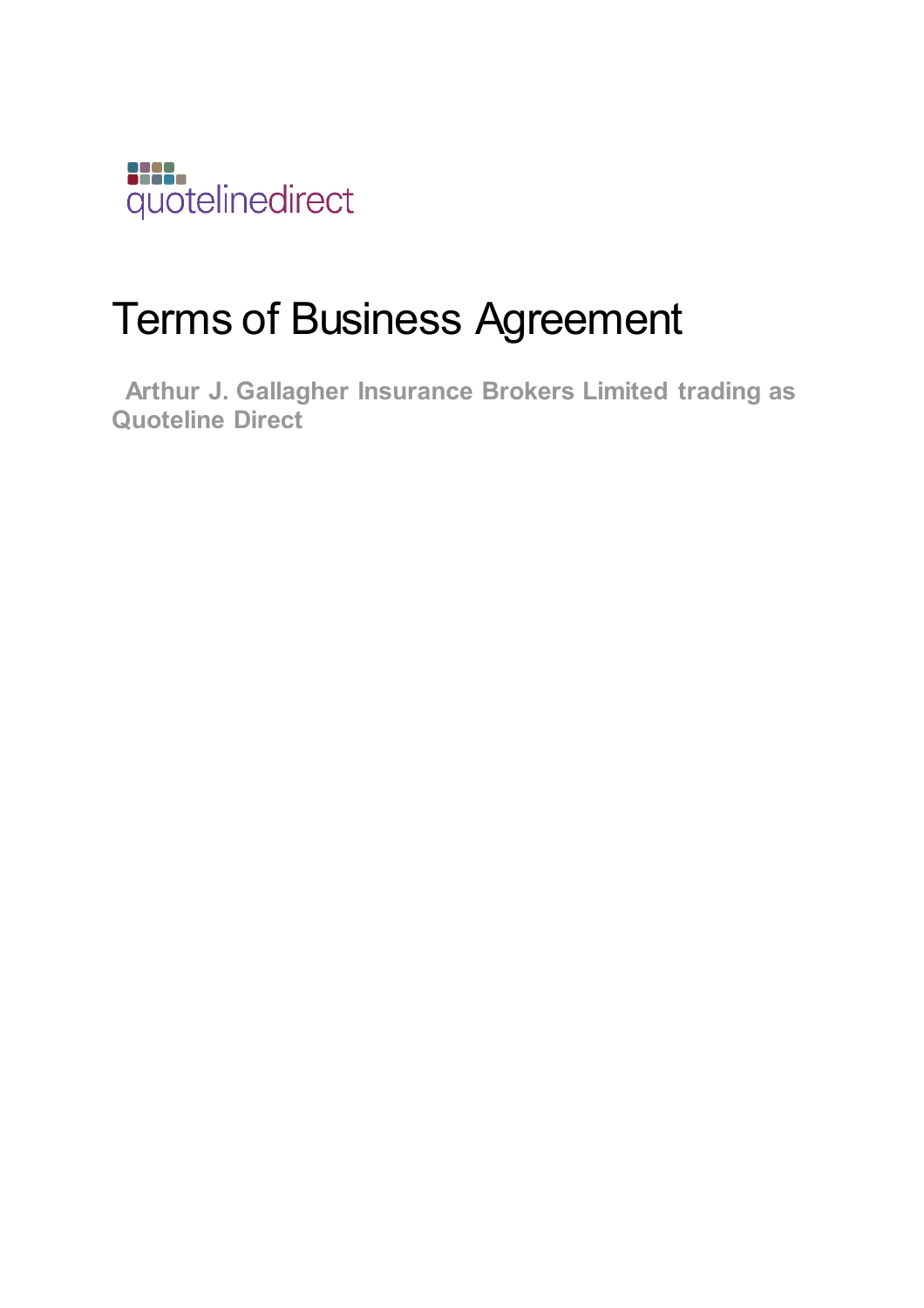# Contents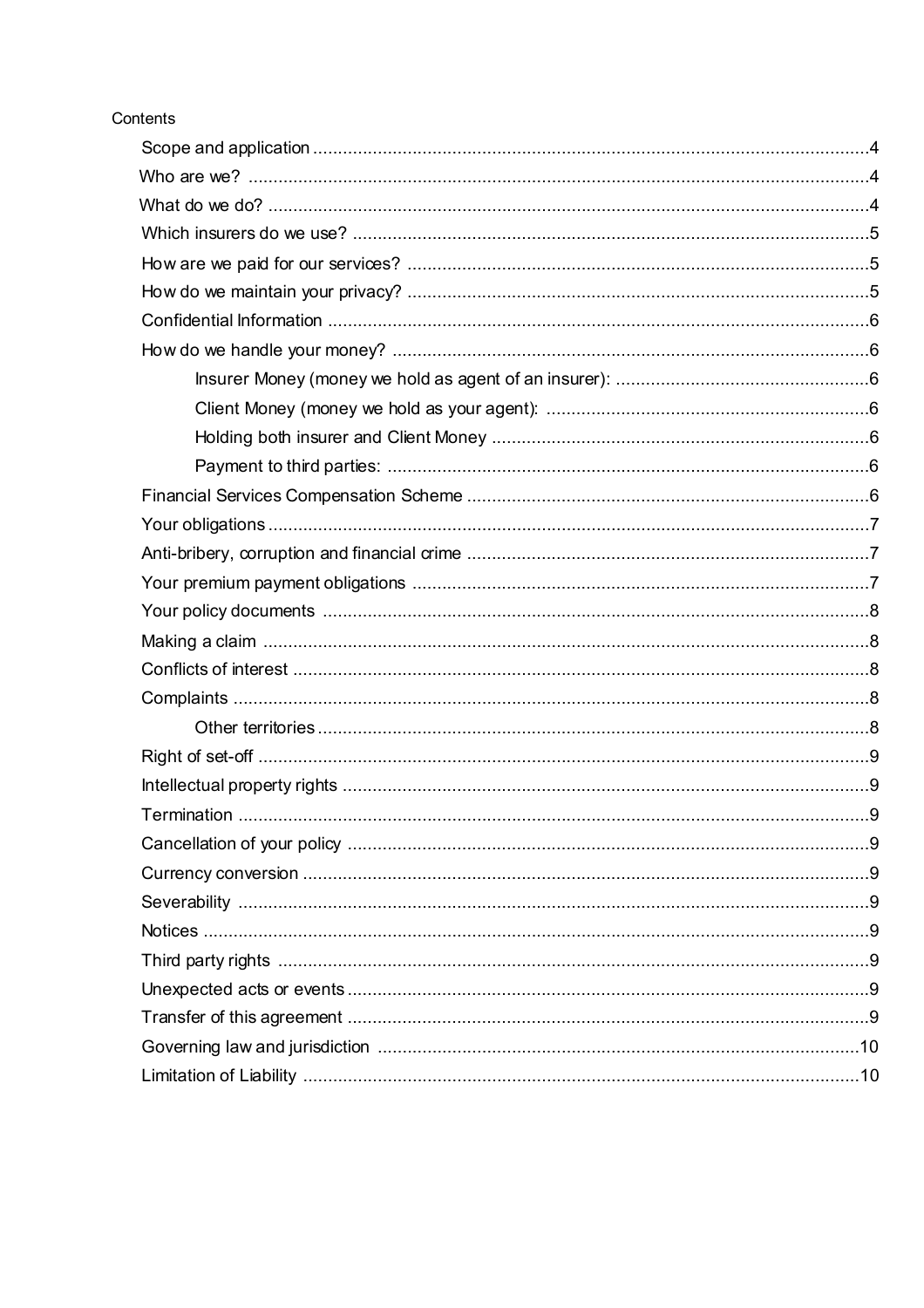

## **Scope and application**

This agreement, together with any separate written agreement between you and Arthur J. Gallagher Insurance Brokers Limited trading as Quoteline Direct ('AJGIBL'), sets out the terms on which we agree to act for you when we are instructed to provide services by you.

In this agreement 'we', 'us' and 'our' means AJGIBL. References to 'insurers' include insurers, underwriters, managing agents or, where applicable, reinsurers with whom we place business. As appropriate, references to 'insurance' or 'insured' include reinsurance and reinsured respectively. Additionally, any reference to 'policy' shall mean an insurance or reinsurance policy, as appropriate.

It is important that you read this agreement carefully as it contains details of our statutory and regulatory responsibilities and your contractual obligations, on which we intend to rely.

If there is anything you do not understand in this agreement you should inform us otherwise we will assume you are providing your informed consent to this agreement.

#### **We specifically draw your attention to the following sections:**

- a) What do we do?
- b) How are we paid for our services?
- c) How do we handle your money?
- d) Your obligations
- e) Conflicts of interest<br>f) Complaints
- 
- f) Complaints<br>g) Limitation o g) Limitation of Liability

Where your business is operated through an incorporated company, trust, limited liability partnership or partnership, we are entitled to assume that the recipient of this agreement has obtained authorisation or is entitled to consent to these terms on your behalf.

If you are a company or other body corporate, unless otherwise expressly stated in any separate written agreement between you and AJGIBL, you agree to and accept the terms of this agreement on your own behalf and on behalf of each of your group companies (where those group companies are receiving the benefit of our services). You will ensure that each of your group companies will act on the basis that it is a party to and bound by the agreement. All references in this agreement to 'you' and 'your' mean you and each of your group companies.

If you have instructed another insurance broker to deal with us on your behalf, we will assume unless told otherwise that the broker has full authority to agree the terms of this agreement with us and to deal with us on your behalf as your agent in relation to all matters covered by this agreement

This agreement replaces any terms of business agreement that we may have previously agreed with you. If you have a separate service level agreement in place with us then the terms of that agreement must be read together with this agreement. In the event of a conflict, the terms of your service level agreement will take precedence over thisagreement.

We may change the terms of this agreement from time to time. This may be:

- a) to reflect changes in our services or in market practice
- b) to reflect legal or regulatory developments, or
- c) to improve the clarity of thisagreement.

We will tell you if we have materially changed these terms for any of these reasons and, in any event we will inform you of such changes before your policy is due to renew.

We may also change the terms of this agreement for other reasons, but if we do, we will notify you in advance and you will have the right to terminate this agreement within 30 days of such notification.

#### **Who are we?**

Quoteline Direct is a trading name of AJGIBL, which is a company incorporated and registered in Scotland with company number SC108909 whose registered office is at Spectrum Building,  $7<sup>th</sup>$  Floor, 55 Blythswood Street, Glasgow, G2 7AT. You can find out more about us at www.ajg.com/uk/.

We are an insurance intermediary, risk management and consulting firm authorised and regulated by the Financial Conduct Authority ('FCA'). Our FCA firm reference number is 312919. We are permitted by the FCA to act as a general insurance intermediary, to arrange credit and collect payments. You can check these details by visiting the FCA's website (www. fca.org.uk/register) or by contacting the FCA on 0800 111 6768 (+44 20 7066 1000 from overseas).

## **What do we do?**

As an insurance intermediary, we usually act for you. We offer access to general insurance products and services provided by a wide range of UK and international insurers, including Lloyd's of London.

Our services include advising you on your insurance needs, arranging insurance policies with insurers in order to meet those needs, provide associated risk management services and any other insurance related services. We will also help you to make changes to your insurance policy if required and will remind you when your policy is due for renewal as appropriate. Unless your policy statesotherwise, or we agree, we will provide you with assistance in submitting a daim and with obtaining reimbursement from insurers.

In certain circumstances, we may act for your insurer, for example, where we have delegated underwriting authority and/or claims settlement authority, or where we have entered into a managing general agency agreement with one or more insurers. In cases where we are acting on behalf of the insurer, we will be acting as their agent. Please see the section headed Conflicts of interest for more information about how we manage these arrangements.

Quoteline Direct is a trading name of Arthur J. Gallagher Insurance Brokers Limited which is authorised and regulated by the Financial Conduct Authority. Registered Office: Spectrum Building, 7th Floor, 55 Blythswood Street, Glasgow, G2 7AT. Registered in Scotland. Company Number: SC108909. www.ajg.com/uk/.

©2020 Arthur J. Gallagher & Co. All rights reserved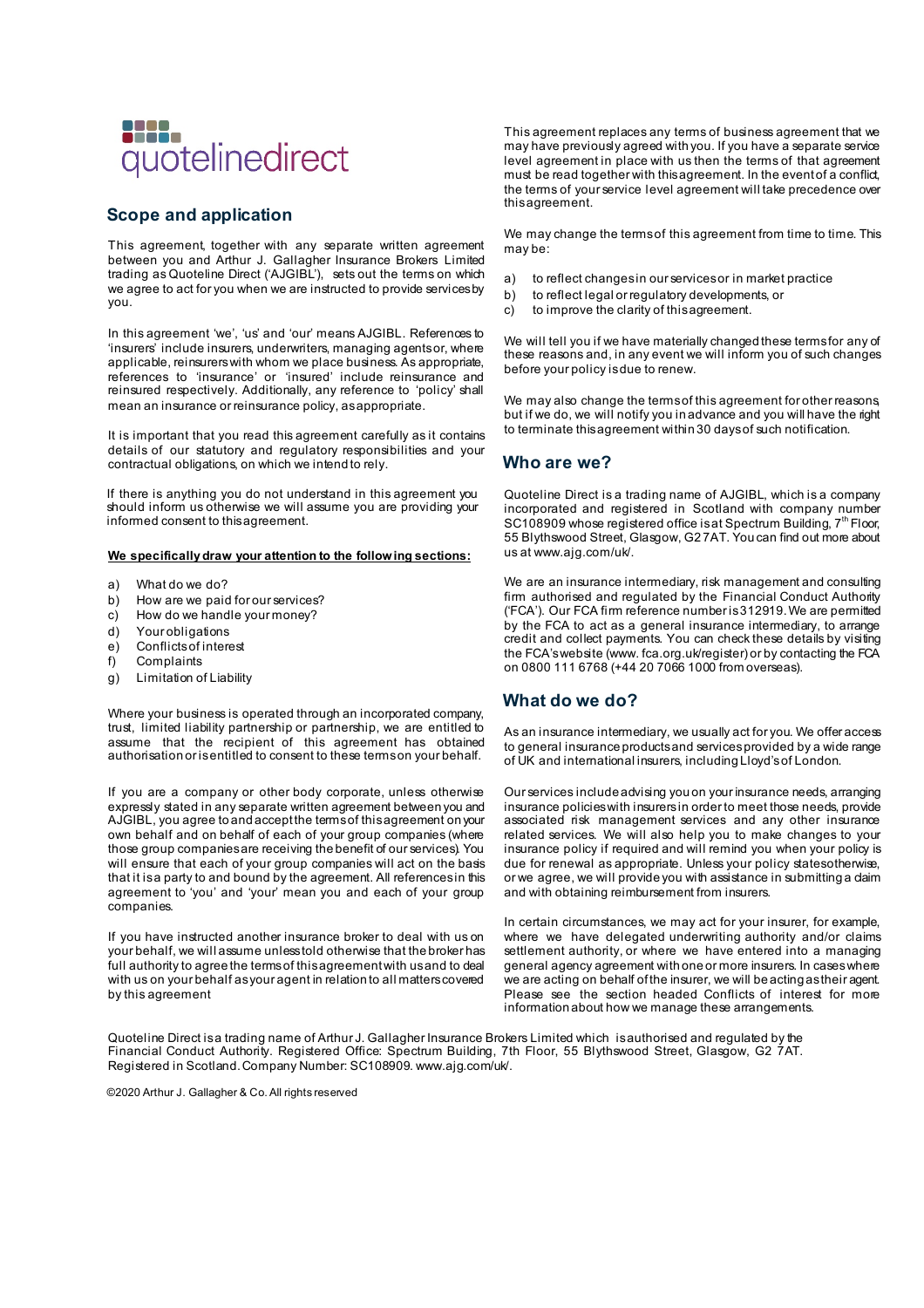We cannot arrange insurance for you until we have received complete instructions from you. Your insurance cover is not in place until we have confirmed it to you in writing or we have issued evidence of cover.

We do not offer advice in relation to tax, accounting, regulatory or legal matters (including sanctions) and you should take separate advice as you consider necessary regarding such matters.

#### . **Which insurers do we use?**

In finding an insurance solution that meets your demands and needs, we may either conduct a market analysis of potential insurers, or we may only consider a specific product from a single insurer, or products from a panel of insurers. We may also place your insurance using alternative access to insurers, including through our managing general agents, which may include our group managing general agent, Pen Underwriting and our other group companies who may have similar arrangements with insurers.

We use publicly available information, including information produced by credit rating agencies, to identify insurers with whom we will consider placing your business. We do not guarantee the financial status of any insurer. You may require us to use an insurer that we would not ordinarily recommend due to their credit rating. In the event of an insurer experiencing financial difficulties, you may still have a liability to pay any outstanding premium and we are not responsible for any shortfall in amounts due to you in respect of any claims.

We are available to discuss with you any concerns you have with the insurer you have chosen for your insurance policy(ies).

#### **How are we paid for our services?**

Payment for our services may be by way of:

- a) a fee that we agree in advance with you;
- b) brokerage/commission, which is a percentage of the total annual insurance premium paid by you and given to us by the insurers with whom we place your business; or
- c) administration charges, in addition to any insurance premiums, for administration of your policy, including amending and cancelling any policy.

Payment for our services may be a combination of (a) (b) and (c). We do not intend to apply any commission value to the taxation element of any insurance premium.

Details of any fees/charges, whether applicable under (a), or (c), together with details of services to which these relate and the basis on which these are made, will be declared to you in advance of them being incurred so that you are able to make an informed decision. Where we are not able to provide an actual fee/charge, we will provide you with the basis of calculation of any fee/charge.

We may receive additional payments such as a profit share or profit commission from insurers, for instance, from insurers payable under a delegated underwriting authority or other facility or individual contract in recognition of overall profitability. We may also earn income from arranging premium finance.

We may also earn income from insurers or other sources in other ways. For example, we may receive income from insurers for ancillary services provided solely on their behalf.

Upon request, we will be pleased to provide details of any income we are due or have received as a result of placing your business.

Unless we specifically agree otherwise, brokerage/commission and fees are earned when we arrange an insurance policy for you, or in the case of any other service when we commence providing that service to you.

However in respect of any payment made to us this will only be recognised as payment for the service when we have reconciled your payment. We will be entitled to retain all fees and brokerage in respect of the full period of contract(s) of insurance arranged by us including in circumstances where your policy has been terminated and your insurers have returned pro- rated net premium. Consistent with long established market practice, we will deduct our brokerage and other commissions from the premium once received.

If you decide to terminate our appointment in relation to policies we have placed on your behalf and where, (i) the policy or policies have not expired, and (ii) premium is due on the policy or those policies, we are entitled to any brokerage/commission originally due on the policy or policies and you will ensure the broker subsequently appointed to administrate the policy or policies agrees and accepts to collect the brokerage/commission and remit to us in good time.

# **How do we maintain your privacy?**

We are the data controller of any personal information you provide to us. We collect and process personal data to offer and provide insurance policies and to process claims.

Personal data is also used for business purposes such as fraud prevention and detection,financial management, to generate risk modelling, conduct analytics including to advise, improve and develop our products and services and to comply with our legal and regulatory obligations. This may involve sharing information with, and obtaining information from, our group companies and third parties such as (re)insurers, other brokers, loss adjusters, credit reference agencies, service providers, professional advisors, our regulators or fraud prevention agencies.

We may record telephone calls to help us to monitor and improve the service we provide as well as for regulatory purposes.

Please see our Privacy Notice for further information on how your personal data is used, shared, disclosed, and retained, your rights in relation to your personal data and how to contact our Data Protection<br>Officer Our Privacy Notice can be found at Privacy Notice can be found at: https://www.ajg.com/uk/brokerage-privacy-policy/. From time to time we may make important updates to our Privacy Notice and these may in turn affect the way we use and handle your data. Please ensure you review our Privacy Notice periodically to ensure you are aware of any changes.

If you are entering into this agreement in the course of your business, or as a charity, for charitable purposes and providing information on other individuals to us, for example your employees and/or any other party that would be covered under the insurance policy we may be placing or services we may provide to you, you shall ensure that individuals whose personal data you are providing to us have been provided with fair processing notices that are sufficient in scope and for the purpose, and that you have obtained all appropriate consents, where required, or are otherwise authorised, to transfer the personal data to us and enable us to use the personal data and process the personal data for the purposes of this agreement and as set forth in our Privacy Notice. You must not share personal data with us that is not necessary for us to offer, provide or administer our services to you.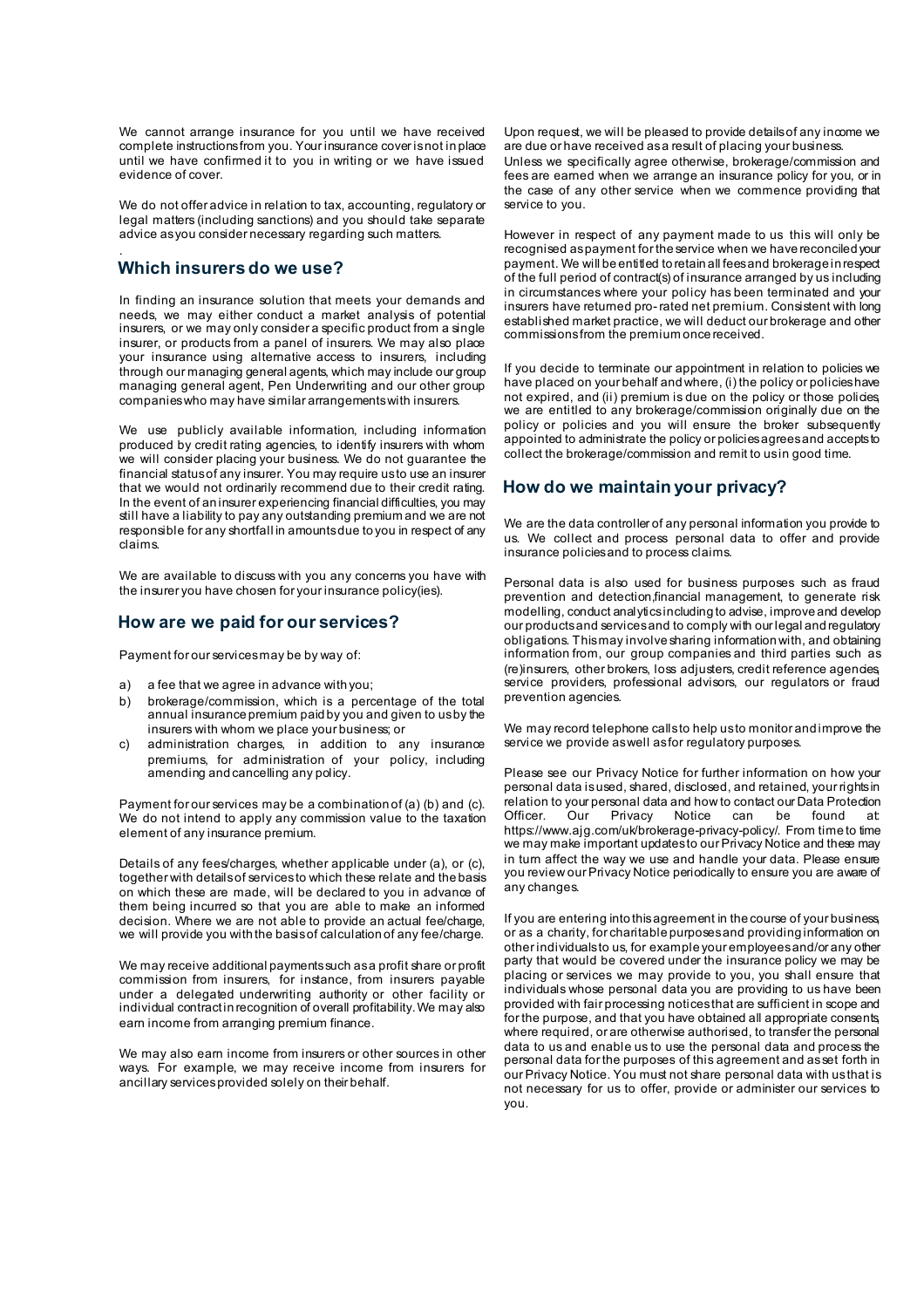#### **Confidential information**

During the course of this agreement we shall both provide the other with information (other than personal information) and each party will treat information received from the other relating to this Agreement as confidential and will not disclose it to any other person not entitled to receive such information except as may be necessary to fulfil their respective obligations in relation to this agreement and except as may be required by applicable law or regulatory authority. For the avoidance of doubt, and always observing the requirement to ensure your information is held in a confidential manner, we shall be entitled to disclose such information relating to you (where necessary) to perform our obligations under this agreement, to insurers or reinsurers, actuaries, auditors, professional agents, advisers or other parties that we may require in order to provide our service to you. This section will not apply to information which was rightfully in the possession of a party prior to this agreement or which is already public knowledge/ becomes so at a future date (otherwise than as a result of a breach of this section) or which is trivial or obvious.

#### **How do we handle your money?**

In our role as an intermediary between you and your insurers we may hold money:

- paid by you to be passed on to insurers
- paid to us by your insurers, to be passed on to you
- paid by you to us for our services, but which we have not yet reconciled.

For your protection, the way that we handle your money is designed to protect your interests in the event of our financial failure.

#### **Insurer Money (money we hold as agent of an insurer):**

Where we have an agreement with your insurer to hold money as their agent, any premiums you pay to us are treated as having been received by the insurer as soon as they are received by us. Claims payments and/or premium refunds are treated as received by you when they are actually paid to you.

Where we receive monies as agent of your insurer, we can only deal with that money in accordance with the instructions of the insurer. This means that, for example, if you want us to return such monies to you, we can only do so with the agreement of the insurer.

## **Client Money (money we hold as your agent):**

Where we do not have an agreement with your insurer to hold money as their agent, we will hold premiums you pay to us as your agent. Money we receive from your insurer which is payable to you will be your property whilst we hold it.

We may also hold money as your agent where you have paid this to us in respect of our fee for a service, until such time as we have reconciled the payment against the relevantservice.

Money we hold as your agent is referred to as 'Client Money'.

FCA rules require us to keep Client Money separate from our own money. We hold Client Money with an approved bank, segregated in a client account subject to a Non-Statutory Trust ('NST'). The aim of the NST is to protect you in the event of our financial failure. If such an account is held outside the United Kingdom, it may be subject to different laws and regulations, which may mean that the Client Money held in that account is not protected to the same extent as it would be if it were held in the United Kingdom, or at all. Please tell us if you do not wish us to hold any money for you in a particular jurisdiction.

We may use Client Money held in the NST on behalf of one dient ('Client A') to pay another client's premium ('Client B') before we receive such premium from Client B. We may also make claims payments/ premium refunds to other clients before monies are received from the insurer. Although there may be occasions when we do this, it is not our policy to routinely cross- fund in this way. For the avoidance of doubt, we may not use Client Money to pay ourselves commissions before we receive the relevant premium from you.

We may invest Client Money held in the NST in accordance with FCA rules relating to Client Money. If we do invest money in this way, we will be responsible for meeting any shortfall in the value of the investments at the time of their realisation. Any interest or profits earned on Client Money held by us will be retained by us for our own use, rather than paid to you.

Any interest earned on Client Money held by us will be retained by us for our own use, rather than paid to you.

#### **Holding both insurer and Client Money**

We may hold both insurer and Client Money together in the NST. When this happens, your interests as our client will continue to be protected.

#### **Payment to third parties:**

We may transfer Client Money to another person, such as another broker or settlement agent, for the purpose of carrying out a transaction on your behalf through that person. This may include brokers and settlement agents outside the UK. The legal and regulatory regime applying to a broker or settlement agent outside the UK may be different from that of the UK. This means that, in the event of a failure of the broker or settlement agent, this money may be treated in a different manner from that which would apply if the money were held by a broker or settlement agent in the UK. You may notify us if you do not wish us to pass your money to a person in a particular jurisdiction.

## **Financial Services Compensation Scheme**

We are covered by the Financial Services Compensation Scheme ('FSCS'). You may be entitled to compensation from the FSCS if we cannot meet our financial obligations to you. This depends on the type of insurance contract that we have arranged for you, certain eligibility criteria and the circumstances of the claim.

Further details regarding the FSCS are available online at www.fscs.org.uk or by calling 0800 678 1100 (+44 20 7741 4100 from overseas).

Separately, your insurer and/or you may be covered by a different compensation scheme.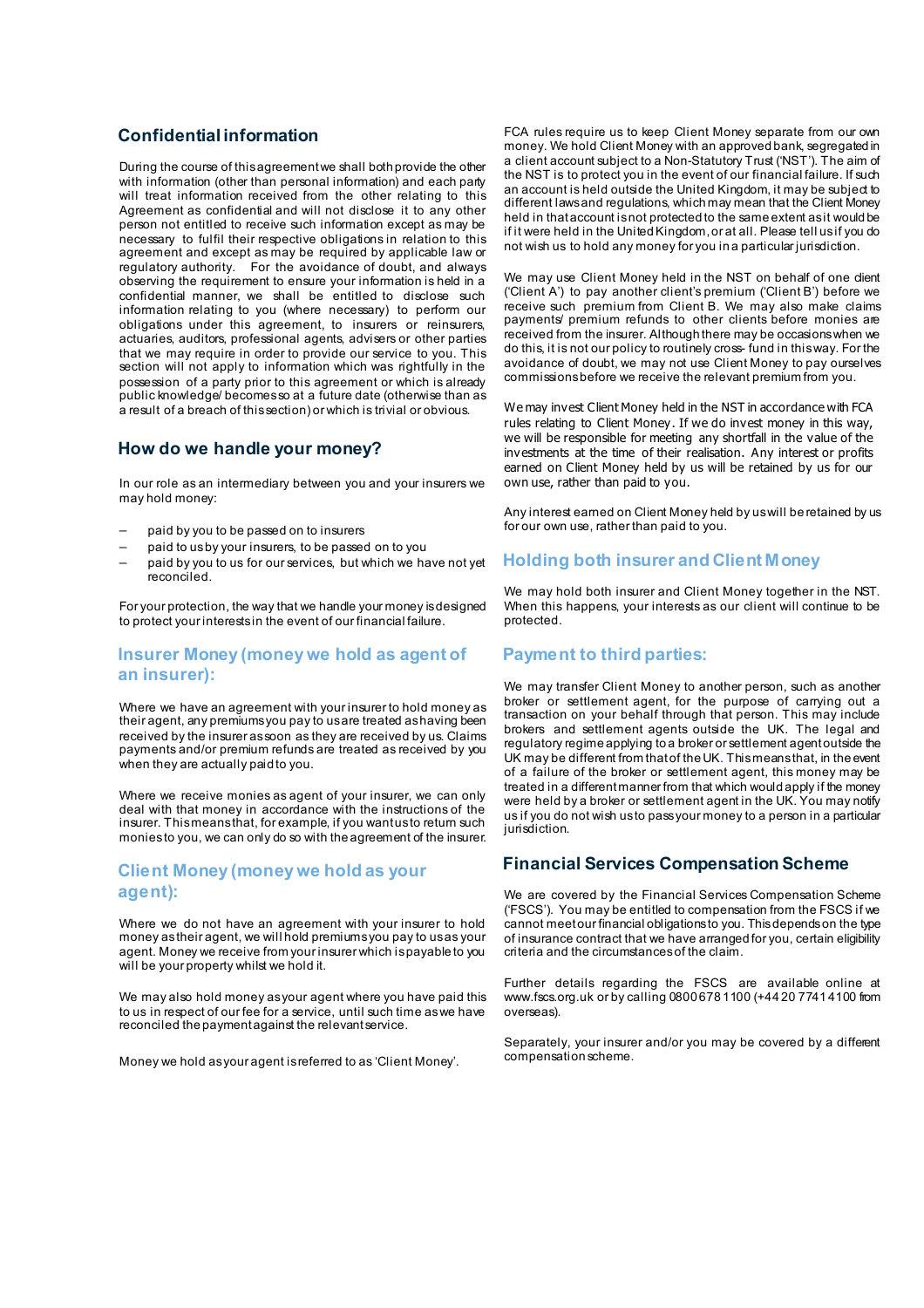#### **Your obligations**

You will not instruct us to provide services which would cause us, nor use our services in any way, to violate applicable laws including without limitation bribery, anti-corruption, money laundering sanctions, or data protection laws.

You are required to make a fair presentation of the risk to an insurer which discloses every material circumstance which you know or ought to know relating to the risk to be insured. This includes information known by your senior management and those responsible for arranging your insurance as well as information which would reasonably have been revealed by a reasonable search of information available to you.

A circumstance is material if it would influence the judgment of a prudent insurer in determining whether to provide insurance for the risk and, if so, on what terms. Disclosure must be reasonably clear and accessible to a prudent insurer. Material representations of fact must be substantially correct and material representations of expectation/belief must be made in good faith. Failure to comply with the duty of fair presentation could mean that your policy of insurance is void or that insurers are not liable to pay all or part of your claim(s).

The above duty of disclosure is the applicable duty under the laws of England, Wales, Scotland and Northern Ireland. You may have different obligations if your policy of insurance is subject to a different law. As a minimum, we expect you to disclose your information in accordance with the duty set out above.

For certain types of insurance covers you may be required to complete and sign a proposal form or questionnaire. Take care to ensure that the information you provide is complete and accurate. Note that if you are aware of anything that you feel may be material to the proposed policy of insurance you should disclose it, even if there does not appear to be a question on the proposal form or questionnaire that covers the particular point. If you are in any doubt as to whether information is material, you should disclose it.

## **Anti-bribery, corruption and financial crime**

**You** agree that you will ensure that at all times you comply with all laws, statutes and regulations that apply to you relating to antibribery and corruption, including the UK Bribery Act 2010 and (if it applies to you or any of your group companies) the US Foreign and Corrupt Practices Act 1977. Accordingly, if you accept gifts or hospitality offered to you by us or any of our group of companies, we will deem the acceptance to be in accordance with any gifts & hospitality policy/ies you may have.

Please be aware that we are required to obtain adequate 'Know Your Client' information about you. In order to prevent bribery, corruption, fraud or other financial crime, we may take further steps, including notification to the relevant authorities, carrying out status and credit checks using credit reference agencies, and other screening background checking as appropriate.

Policies may include clauses on financial and trade sanctions, antimoney laundering and export controls, ('Sanctions'). How you comply with Sanctions is specific to your business: you should take legal advice where necessary and pay special attention to relevant policy clauses.

To comply with financial crime or Sanctions requirements, we may be prohibited from providing broking or risk consulting services, including placement and claims handling services; may be required to take actions such as freezing the funds in which parties subject to Sanctions have an interest; or may make regulatory notifications or licence applications as required or appropriate in accordance with Sanctions. Your insurers and other third parties we deal with, such as financial institutions, may also apply their own policies or restrictions.

You acknowledge and agree that we reserve the right to take steps to comply with financial crime or Sanctions (and we will not be liable to you for this or for similar steps taken by third parties).

You should advise us of all of the countries connected to the (re)insurance you require. We reserve the right not to perform obligations under this agreement to the extent that this would be contrary to our commercial risk appetite or where performance would be impracticable including because of bank policies restricting the processing of premiums, claims funds or fees related to such countries or related parties.

Please be aware that we are generally restricted from providing broking, claims handling or other services that relate to Cuba and Iran- including because of significant difficulties in processing payments and other commercial and reputational considerations.

## **Your premium payment obligations**

Insurers require you to pay premium at or before the start date of each policy, or as otherwise specified under the policy terms. You must pay all monies due in cleared funds in accordance with the amounts and on or before the dates specified in our invoice(s). If you do not make payment within that period, insurers may cancel your policy and may also require that you pay a premium in relation to the time that you have been on risk. It is therefore very important that you meet all payment dates.

Where you have instructed us to obtain insurance on your behalf, to the extent that we are required to meet your premium payment obligations, we reserve the right to recover those monies from you.

## **Use of Premium Finance Companies:**

You may be able to pay premium payments by instalments through a credit scheme operated by a third party premium finance company or insurer. Please note that we can only pay premium to insurers on your behalf once we have cleared funds from you or the premium finance company.

Please note that we do not recommend any particular credit provider. If you wish to pay premium by instalments, we are able to introduce you to credit providers (which may include a third party premium finance company or an insurer). There may be other credit providers (including insurers) able to offer better credit terms than those that made available to you by a party we have introduced you to.

Where you decide to enter into a credit scheme for the payment of premium, you will receive separate terms and conditions from the relevant premium finance company or insurer which will govern that arrangement. You agree that, in accordance with the terms of any such credit scheme or otherwise, we may instruct your insurer to cancel your policy if you are in default under the credit scheme and that any return premium or other payment due from the insurer may be applied to discharge your liability or liability we have assumed on your behalf under the credit scheme without further reference to you.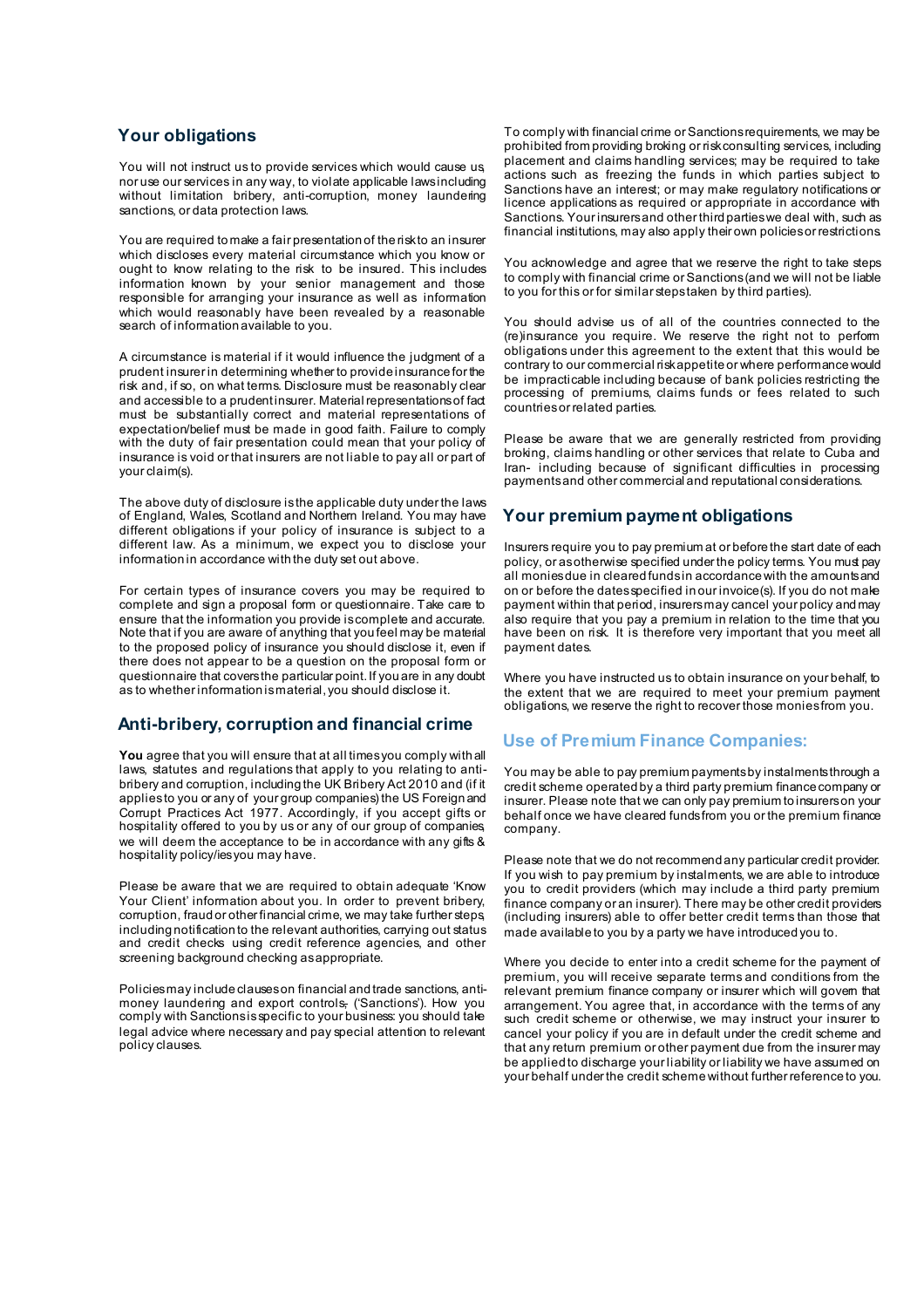## **Your policy documents**

You will receive written terms and conditions of any insurance policy we arrange for you. Please check these documents and advise us as soon as reasonably practicable if the terms of the cover arranged are not in accordance with your requirements. Please pay special attention to the claims notification provisions and to any warranties and conditions (including as to the payment of premium) as any failure to comply with these terms may invalidate your cover.

The documents relating to your insurance will confirm the basis of the cover from the relevant insurer(s) and provide their details and if applicable, the insurer's agent. It is therefore important that you keep all of your policy documents in a safe place. It is our current practice to retain client information for at least six years or such other period required under relevant law or regulations.

#### **Making a claim**

Your insurance policy will usually require you to notify all claims and/or circumstances that may give rise to a claim as soon as possible. If you are unsure whether a matter needs to be notified please contact us and we will endeavor to assist you.

Where we have agreed to handle claims on your behalf, we will do so fairly and promptly. If we receive claims payments for you, we will remit them to you as soon as reasonably practicable after receipt.

We reserve the right to charge an additional or separate fee (based on the nature of the work and duration and agreed with you in advance) to negotiate a large or complex claim on your behalf.

#### **Conflicts of interest**

Circumstances may arise where we have a conflict of interest between us (including our managers, employees or agents) or another of our group companies and you, or between you and another of our clients. We always aim to treat you fairly and avoid conflicts of interest. We never deliberately put ourselves in a position where our interests, or our duty to another party, prevent us from discharging our duty to you.

We may arrange insurance for you through another company in the Arthur J. Gallagher group which acts on behalf of one or more insurers. An example may include the use of underwriting teams within Pen Underwriting Limited or Vasek Insurance Services Limited.

In arranging an insurance solution that meets your demands and needs, we will ensure that our duty to you does not conflict with the duties that an Arthur J. Gallagher group company owes to the insurers that it represents.

We may act as agent of an insurer under a delegated underwriting authority and/or delegated claims settlement authority. In these instances, where we act as your agent for your insurance needs we will always act in your best interests when arranging your policy.

As part of paying your claim, your insurer may require us to deduct the value of sums due (such as premiums or instalments under a credit scheme) before sending the balance of any claims payment to you.

We follow our own conflict management policies and procedures (for example, using information barriers). These are designed to prevent any conflicts of interest adversely affecting or compromising your interests. However, in some cases, where we cannot be reasonably confident that we can prevent the risk of damage to your interests, we will discuss this with you. If you have any concerns in relation to conflicts of interests, please contact us.

# **Complaints**

We value our relationship with you and we welcome feedback on the service you receive from us. Please tell us if you are dissatisfied with part of our service so that we can improve our products or services. Our aim is that you should benefit from a high quality service using our experience and breadth of insurance broking expertise. We always try to provide a high standard of service but if you ever have cause to complain, please do so by contacting your usual AJG representative by whatever means is convenient to you.

If you wish to deal with someone wholly independent of the branch or division that has been servicing your business, please contact:

Address: Complaints Management Team 7th Floor Spectrum Building 55 Blythswood Street Glasgow G<sub>2</sub> 7AT Email: commercialcomplaintsuk@ajg.com

We will acknowledge written complaints promptly. Our complaints procedure is available on request.

If you feel that we have not been able to resolve the matter to your satisfaction, after this process you may have the right (subject to eligibility) to refer your complaint to the Financial Ombudsman Service; this address is:

The Financial Ombudsman Service ExchangeTower London E14 9SR

Telephone: 0800 0234 567 (from landline) Telephone: 0300 123 9 123 (from mobile)

Email:complaint.info@financial-ombudsman.org.uk

Website: http://www.financial-ombudsman.org.uk

Whether or not you make a complaint to us and/or refer your complaint to the Financial Ombudsman Service, your right to take legal action will not be affected.

#### *Other territories*

Other territories may also offer complaints and dispute resolution arrangements that we are required to follow where we are held to be doing business there.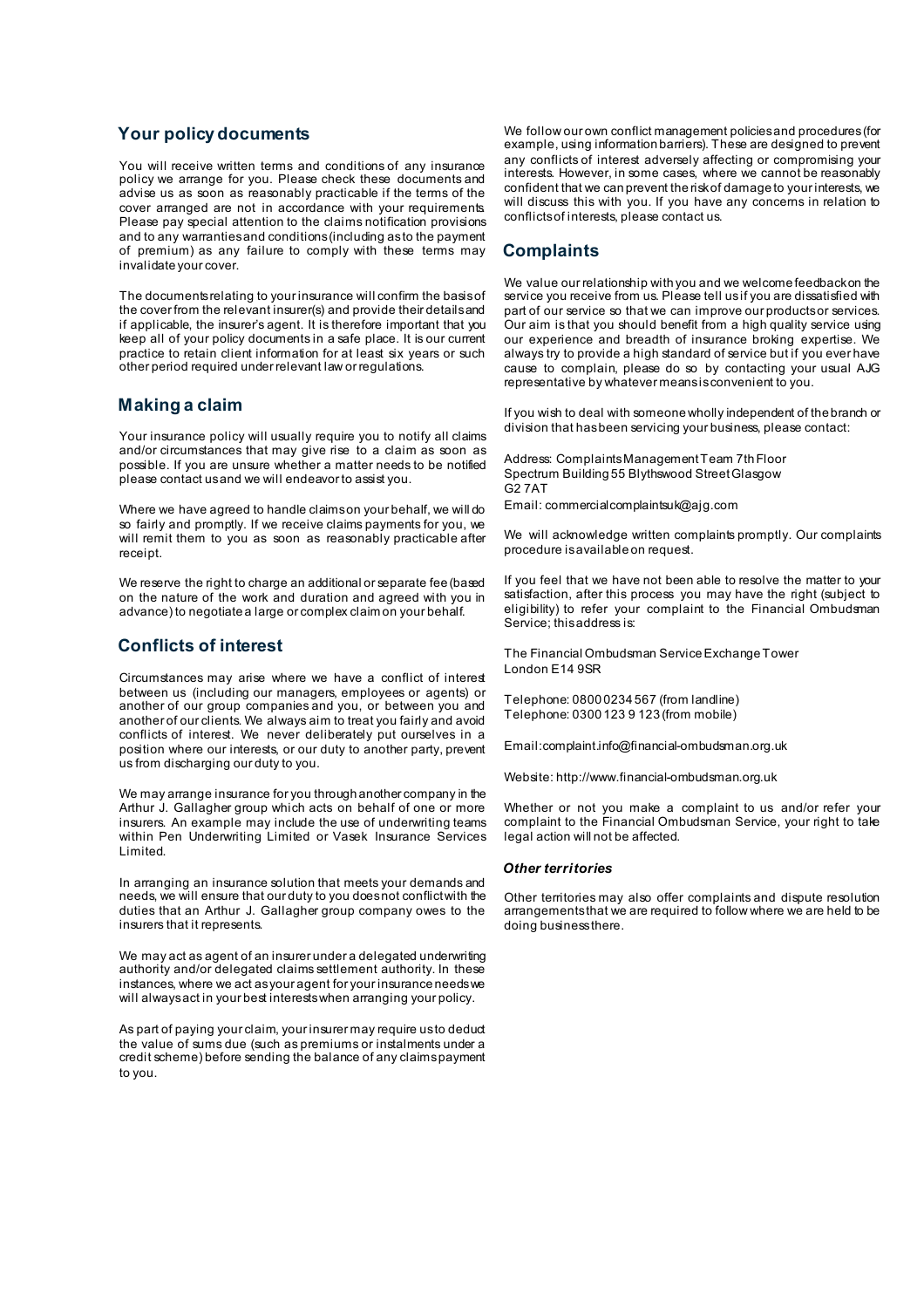## **Right of set-off**

If you are a business, we may at any time, without notice to you, set off any liability of yours to us against any liability of us to you, whether either liability is present or future, liquidated or unliquidated, and whether or not either liability arises under this agreement.

If the liabilities to be set off are expressed in different currencies, we may convert either liability at a market rate of exchange for the purpose of set-off. Any exercise by us of our rights under this clause will not limit or affect any other rights or remedies available to us under this agreement or otherwise..

## **Intellectual property rights**

We (or our licensors) will retain all ownership, title, copyright and other intellectual property rights in all materials developed, designed or created by us before or during the provision of services to you including systems, methodologies, software, know-how and working papers. We will also retain all ownership, title, copyright and other intellectual property rights in all reports, written advice or other materials provided by us to you. We grant you a royalty - free licence to use those materials, but only for the purposes for which they were created under this agreement and only for as long as this agreement remains in force.

#### **Termination**

Without prejudice to any rights that have accrued under this agreement or any other rights or remedies, either party may terminate the services contemplated under this agreement by giving not less than 30 days' notice in writing to the other.

If our appointment as your broker is terminated or not renewed, we reserve the right to charge an additional or separate fee, agreed with you in advance, for any ongoing services performed from the date on which our appointment terminates. The terms of this agreement will continue to apply in relation to those ongoing services.

Notwithstanding anything else contained in this agreement, we are not required to act for you, or to continue to act for you, if we reasonably consider that to do so would put us in breach of, or would expose us or our affiliates to fines, penalties or sanctions under, any laws, regulations or professional rules. In such circumstances, we will be entitled to terminate our existing relationship with you with immediate effect and will not be responsible or liable to you for any direct or indirect loss which you or any other party may suffer as a result.

## **Cancellation of your policy**

Your insurance contract may include a cancellation clause. For more details, please refer to your insurer's policy documents. If you wish to cancel a policy please let us know. If your policy is cancelled, the insurer will determine any return premium in relation to policies placed by us.

Please see the section above 'How are we paid for our services?' in relation to our rights to payment of brokerage/commission and fees in the event of policy termination.

#### **Currency conversion**

We may have to convert funds to another currency in order to settle amounts due to insurers. If a repayment of funds is due to you or is requested by you after the currency is converted, then any such payment will be made in the currency to which the funds have been converted. Any shortfall arising from exchange differences remains your liability. If you pay a premium in a different currency or to a bank account in a different currency from that requested, we may, at our discretion, either return the funds to you or convert the money to the required currency. In the latter case, the converted funds will be applied against the amount due with any shortfall arising from exchange differences remaining your liability.

## **Severability**

The invalidity, illegality or unenforceability of any of the provisions of this agreement will not affect the validity, legality or enforceability of the remaining provisions in this agreement.

#### **Notices**

If notice is given to us under or in connection with this agreement, except as expressly provided in this agreement, it must be in writing and sent to our registered address. We are entitled to give you a notice under or in connection with this agreement at your registered address (if a company or limited liability partnership) or at your last known address (in any other case).

# **Third party rights**

A person who is not party to this agreement has no right under the Contracts (Rights of Third Parties) Act 1999 to enforce or to enjoy the benefit of any term contained in this agreement.

## **Unexpected acts or events**

Neither party will be in breach of this agreement nor liable for delay in performing, or failure to perform, any of its obligations under this agreement if such delay or failure results from events, circumstances or causes beyond its reasonable control. In that event, the affected party will notify the other as soon as reasonably practicable.

## **Transfer of this agreement**

Neither party can transfer their rights nor obligations under this agreement in whole or in part to anyone else, except that:

- a) we may transfer all or some of our rights and/or obligations to one or more other members of the Arthur J Gallagher group of companies; and
- b) either party may transfer all or some of our rights and/or obligations to someone else with the prior written consent of the other party, such consent not to be unreasonably withheld or delayed.